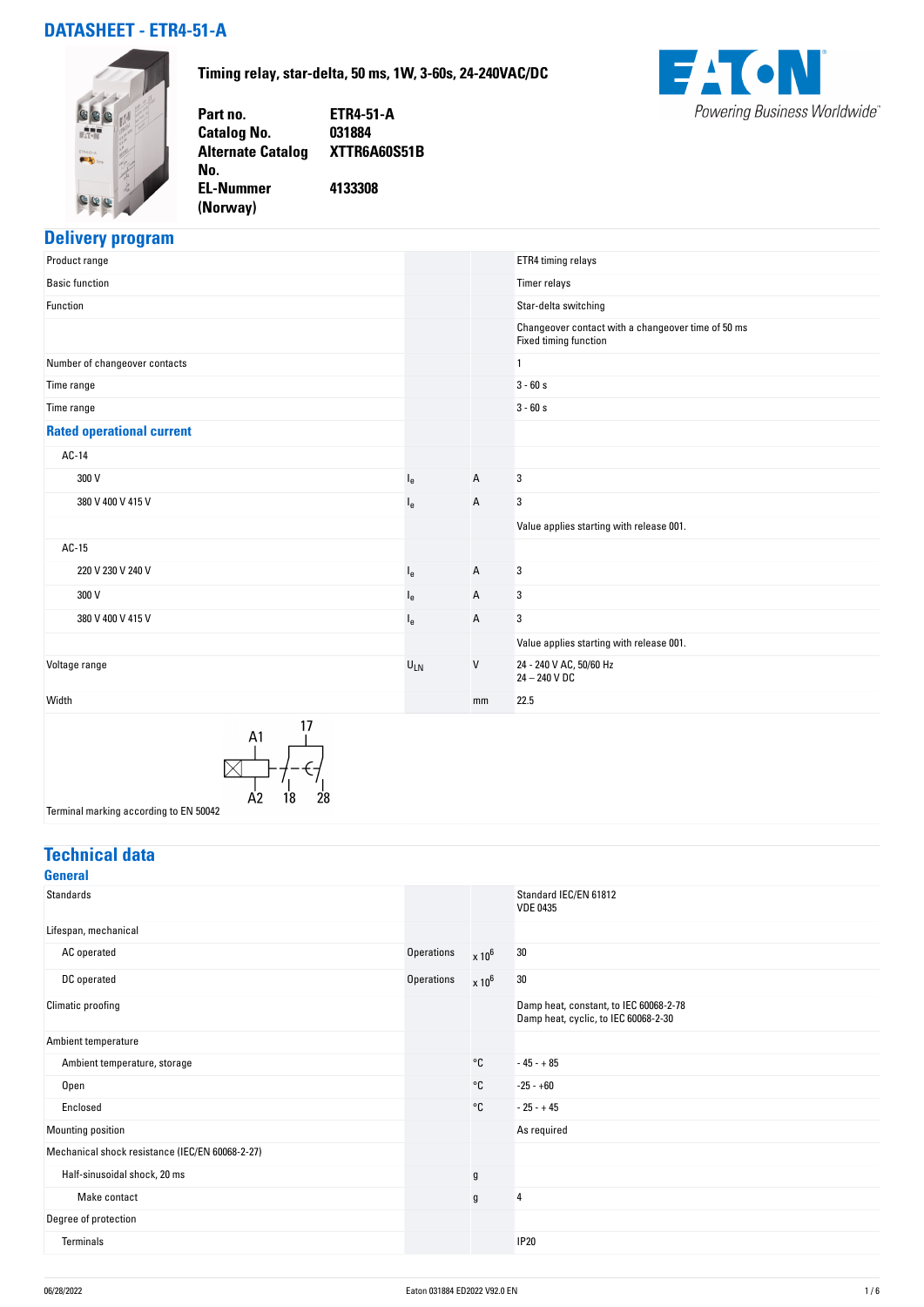| Weight                                        |                             | kg               | 0.1                                                             |
|-----------------------------------------------|-----------------------------|------------------|-----------------------------------------------------------------|
| <b>Terminal capacities</b>                    |                             | mm <sup>2</sup>  |                                                                 |
| Solid                                         |                             | mm <sup>2</sup>  | $1 \times (0.5 - 2.5)$<br>$2 \times (0.5 - 1.5)$                |
| Flexible with ferrule                         |                             | mm <sup>2</sup>  | $1 \times (0.5 - 2.5)$<br>$2 \times (0.5 - 1.5)$                |
| Solid or stranded                             |                             | AWG              | $1 \times (20 - 14)$                                            |
| <b>Contacts</b>                               |                             |                  |                                                                 |
| Rated impulse withstand voltage               | $U_{imp}$                   | V AC             | 4000                                                            |
| Rated impulse withstand voltage               | $\mathsf{U}_{\mathsf{imp}}$ | V AC             | 6000                                                            |
|                                               |                             |                  | Value applies starting with release 001.                        |
| Overvoltage category/pollution degree         |                             |                  | III/2                                                           |
| Rated insulation voltage                      | $\mathsf{U}_\mathsf{i}$     | V AC             | 400                                                             |
| Rated insulation voltage                      | $\mathsf{U}_i$              | V AC             | 600                                                             |
|                                               |                             |                  | Value applies starting with release 001.                        |
| Rated operational voltage                     | $\mathsf{U}_{\mathsf{e}}$   | V AC             | 300                                                             |
| Rated operational voltage                     | $\mathsf{U}_{\mathsf{e}}$   | V AC             | 440                                                             |
|                                               |                             |                  | Value applies starting with release 001.                        |
| Safe isolation to EN 61140                    |                             |                  |                                                                 |
| between coil and auxiliary contacts           |                             | V AC             | 250                                                             |
| between the auxiliary contacts                |                             | V AC             | 250                                                             |
| Making capacity                               |                             |                  |                                                                 |
| AC-14 $\cos \varphi = 0.3$ 400 V              |                             | Α                | 48                                                              |
| AC-15 $\cos \varphi = 0.3220$ V               |                             | Α                | 50                                                              |
| DC-11 L/R - 40 ms                             |                             |                  | 1.1                                                             |
|                                               |                             | x I <sub>e</sub> |                                                                 |
| <b>Breaking capacity</b>                      |                             |                  |                                                                 |
| AC-14 $\cos \varphi = 0.3440$ V               |                             | Α                | 3                                                               |
| AC-15 $\cos \varphi = 0.3220$ V               |                             | Α                | 3                                                               |
| DC-11 L/R - 40 ms                             |                             | x I <sub>e</sub> | 1.1                                                             |
| Rated operational current                     | $I_{e}$                     | Α                |                                                                 |
| AC-14                                         | $I_{e}$                     |                  |                                                                 |
| 380 V 400 V 415 V                             | $I_{e}$                     | Α                | 3                                                               |
|                                               |                             |                  | Value applies starting with release 001.                        |
| $AC-14$                                       |                             |                  |                                                                 |
| 440 V                                         | $I_{e}$                     | Α                | 3                                                               |
| AC-15                                         |                             |                  |                                                                 |
| 220 V 230 V 240 V                             | $I_{e}$                     | Α                | 3                                                               |
| DC-11                                         |                             |                  |                                                                 |
| Note                                          |                             |                  | Making and breaking conditions to DC13, time constant as stated |
| $L/R$ max. 15 ms                              |                             | Α                |                                                                 |
| 24 V                                          | $I_{e}$                     | Α                | 1.5                                                             |
| $L/R$ max. 50 ms                              |                             | Α                | 1.2                                                             |
| Conv. thermal current                         | $I_{th}$                    | Α                | 6                                                               |
| Short-circuit rating without welding          |                             |                  |                                                                 |
| Note                                          |                             |                  | When supplied directly from mains or transformer > 1000 VA      |
| Max. fuse, make contacts                      |                             | A gG/gL 6        |                                                                 |
| Max. fuse, break contacts                     |                             | A gG/gL 6        |                                                                 |
| Max. overcurrent protective device, 220/230 V |                             | Type             | FAZ-B4/1-HI                                                     |
| <b>Magnet systems</b>                         |                             |                  |                                                                 |
| Power consumption                             |                             |                  |                                                                 |
| Pick-up AC                                    |                             | VA               | $\overline{\mathbf{2}}$                                         |
| Sealing AC                                    |                             | VA               | 2                                                               |
| Pick-up DC                                    |                             | W                | 1.8                                                             |
| Sealing DC                                    |                             | W                | 1.8                                                             |
| Duty factor                                   |                             | %DF              | 100                                                             |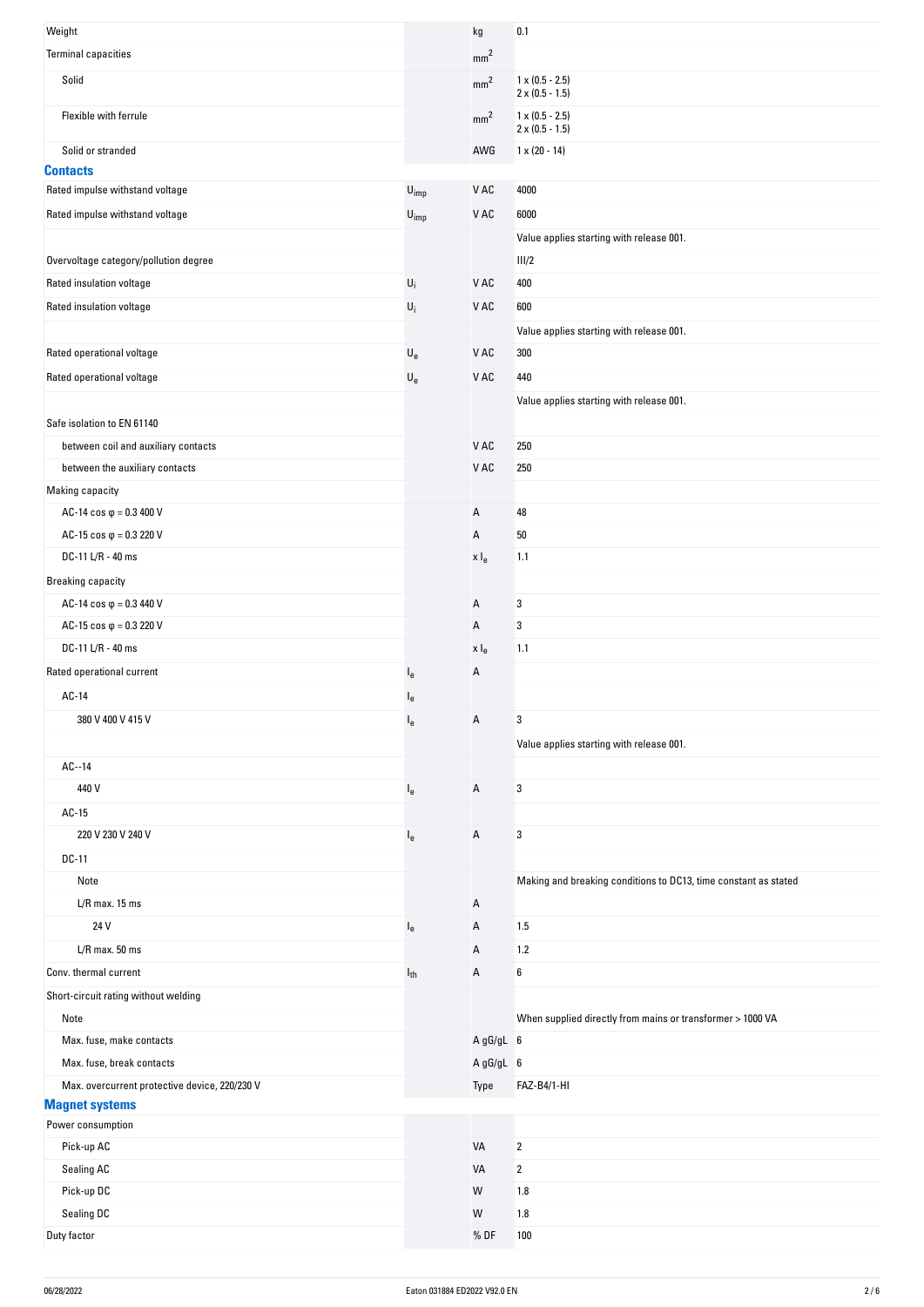| Maximum operating frequency                                   |             | Ops/h  | 4000                                                                       |
|---------------------------------------------------------------|-------------|--------|----------------------------------------------------------------------------|
| Minimum command time                                          |             |        |                                                                            |
| AC                                                            |             | ms     | 50                                                                         |
| DC                                                            |             | ms     | 30                                                                         |
| Repetition accuracy (deviation)                               |             | %      | $≤ 0.5$                                                                    |
| Recovery time (after 100% time delay)                         |             | ms     | 70                                                                         |
| Contact changeover time                                       | $t_{\rm u}$ | ms     | 50                                                                         |
| <b>Electromagnetic compatibility (EMC)</b>                    |             |        |                                                                            |
| Electrostatic discharge (ESD)                                 |             |        |                                                                            |
| applied standard                                              |             |        | IEC/EN 61000-4-2                                                           |
| Air discharge                                                 |             | kV     | 8                                                                          |
| Contact discharge                                             |             | kV     | 6                                                                          |
| Electromagnetic fields (RFI)                                  |             |        |                                                                            |
| applied standard                                              |             |        | IEC/EN 61000-4-3                                                           |
|                                                               |             | V/m    | 80 - 1000 MHz: 10<br>1.4 - 2 GHz: 3<br>2.0 - 2.7 GHz: 1                    |
| Radio interference suppression                                |             |        | EN 55011, Class B (conducted)<br>EN 55011, Class B (radiated)              |
| <b>Burst</b>                                                  |             | kV     | Supply cables: 2<br>Signal cables: 1<br>according to IEC/EN 61000-4-4      |
| power pulses (Surge)                                          |             |        | 2 kV (symmetrical)<br>4 kV (asymmetrical)<br>according to IEC/EN 61000-4-5 |
| Immunity to line-conducted interference to (IEC/EN 61000-4-6) |             | $\vee$ | 10                                                                         |

## **Design verification as per IEC/EN 61439**

| Technical data for design verification                                                                                    |                   |    |                                                                                                                                     |
|---------------------------------------------------------------------------------------------------------------------------|-------------------|----|-------------------------------------------------------------------------------------------------------------------------------------|
| Rated operational current for specified heat dissipation                                                                  | $I_{n}$           | А  | 6                                                                                                                                   |
| Heat dissipation per pole, current-dependent                                                                              | $P_{\text{vid}}$  | W  | 1.4                                                                                                                                 |
| Equipment heat dissipation, current-dependent                                                                             | $P_{vid}$         | W  | 0                                                                                                                                   |
| Static heat dissipation, non-current-dependent                                                                            | $P_{VS}$          | W  | 1.8                                                                                                                                 |
| Heat dissipation capacity                                                                                                 | $P_{\text{diss}}$ | W  | 0                                                                                                                                   |
| Operating ambient temperature min.                                                                                        |                   | °C | $-25$                                                                                                                               |
| Operating ambient temperature max.                                                                                        |                   | °C | 60                                                                                                                                  |
| IEC/EN 61439 design verification                                                                                          |                   |    |                                                                                                                                     |
| 10.2 Strength of materials and parts                                                                                      |                   |    |                                                                                                                                     |
| 10.2.2 Corrosion resistance                                                                                               |                   |    | Meets the product standard's requirements.                                                                                          |
| 10.2.3.1 Verification of thermal stability of enclosures                                                                  |                   |    | Meets the product standard's requirements.                                                                                          |
| 10.2.3.2 Verification of resistance of insulating materials to normal heat                                                |                   |    | Meets the product standard's requirements.                                                                                          |
| 10.2.3.3 Verification of resistance of insulating materials to abnormal heat<br>and fire due to internal electric effects |                   |    | Meets the product standard's requirements.                                                                                          |
| 10.2.4 Resistance to ultra-violet (UV) radiation                                                                          |                   |    | Meets the product standard's requirements.                                                                                          |
| 10.2.5 Lifting                                                                                                            |                   |    | Does not apply, since the entire switchgear needs to be evaluated.                                                                  |
| 10.2.6 Mechanical impact                                                                                                  |                   |    | Does not apply, since the entire switchgear needs to be evaluated.                                                                  |
| 10.2.7 Inscriptions                                                                                                       |                   |    | Meets the product standard's requirements.                                                                                          |
| 10.3 Degree of protection of ASSEMBLIES                                                                                   |                   |    | Does not apply, since the entire switchgear needs to be evaluated.                                                                  |
| 10.4 Clearances and creepage distances                                                                                    |                   |    | Meets the product standard's requirements.                                                                                          |
| 10.5 Protection against electric shock                                                                                    |                   |    | Does not apply, since the entire switchgear needs to be evaluated.                                                                  |
| 10.6 Incorporation of switching devices and components                                                                    |                   |    | Does not apply, since the entire switchgear needs to be evaluated.                                                                  |
| 10.7 Internal electrical circuits and connections                                                                         |                   |    | Is the panel builder's responsibility.                                                                                              |
| 10.8 Connections for external conductors                                                                                  |                   |    | Is the panel builder's responsibility.                                                                                              |
| 10.9 Insulation properties                                                                                                |                   |    |                                                                                                                                     |
| 10.9.2 Power-frequency electric strength                                                                                  |                   |    | Is the panel builder's responsibility.                                                                                              |
| 10.9.3 Impulse withstand voltage                                                                                          |                   |    | Is the panel builder's responsibility.                                                                                              |
| 10.9.4 Testing of enclosures made of insulating material                                                                  |                   |    | Is the panel builder's responsibility.                                                                                              |
| 10.10 Temperature rise                                                                                                    |                   |    | The panel builder is responsible for the temperature rise calculation. Eaton will<br>provide heat dissipation data for the devices. |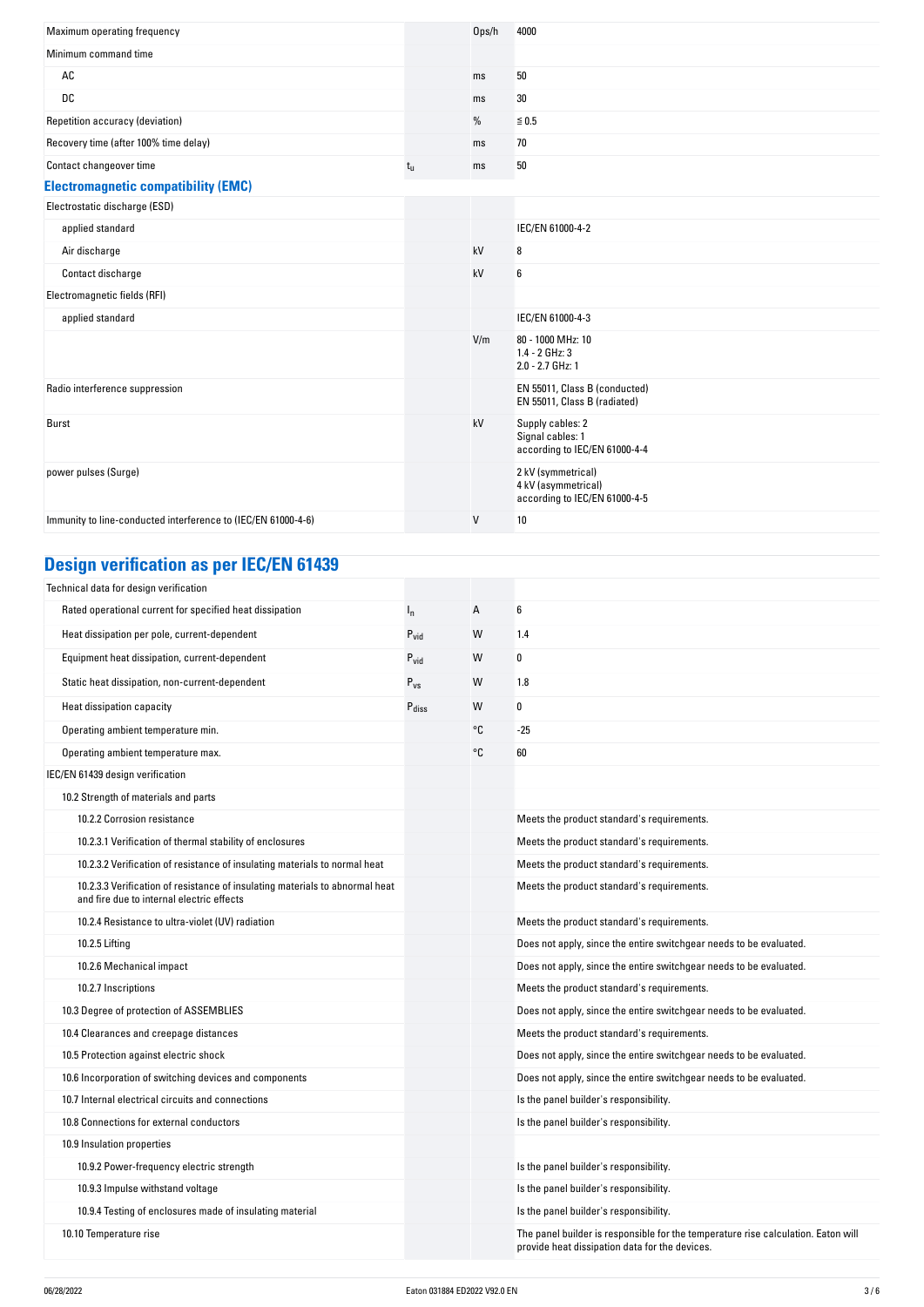10.11 Short-circuit rating Is the panel builder's responsibility. The specifications for the switchgear must be observed.

10.12 Electromagnetic compatibility Is the panel builder's responsibility. The specifications for the switchgear must be observed.

10.13 Mechanical function The device meets the requirements, provided the information in the instruction leaflet (IL) is observed.

#### **Technical data ETIM 8.0**

#### Relays (EG000019) / Timer relay (EC001439)

| Electric engineering, automation, process control engineering / Low-voltage switch technology / Relay and socket / Timed relay (ecl@ss10.0.1-27-37-16-05 [AKF092013]) |  |                |                  |
|-----------------------------------------------------------------------------------------------------------------------------------------------------------------------|--|----------------|------------------|
| Type of electric connection                                                                                                                                           |  |                | Screw connection |
| Function delay-on energization                                                                                                                                        |  |                | No               |
| Function delay on de-energization                                                                                                                                     |  |                | No               |
| Function floating contact on energization                                                                                                                             |  |                | No               |
| Function floating contact on de-energization                                                                                                                          |  |                | No               |
| Function star-delta                                                                                                                                                   |  |                | Yes              |
| Function pulse shaping                                                                                                                                                |  |                | No               |
| Function flashing, starting with pause, fixed time                                                                                                                    |  |                | No               |
| Function flashing, starting with pulse, fixed time                                                                                                                    |  |                | No               |
| Clock function, starting with pause, variable                                                                                                                         |  |                | No               |
| Clock function, starting with pulse, variable                                                                                                                         |  |                | No               |
| With plug-in socket                                                                                                                                                   |  |                | No               |
| Remote operation possible                                                                                                                                             |  |                | No               |
| Suitable as remote control                                                                                                                                            |  |                | No               |
| Pluggable on auxiliary contact block                                                                                                                                  |  |                | No               |
| Rated control supply voltage Us at AC 50HZ                                                                                                                            |  | $\mathsf{V}$   | 24 - 240         |
| Rated control supply voltage Us at AC 60HZ                                                                                                                            |  | V              | 24 - 240         |
| Rated control supply voltage Us at DC                                                                                                                                 |  | V              | 24 - 240         |
| Voltage type for actuating                                                                                                                                            |  |                | AC/DC            |
| Nominal current                                                                                                                                                       |  | $\overline{A}$ | 3                |
| Time range                                                                                                                                                            |  | $\mathbf S$    | $3 - 60$         |
| Number of outputs, undelayed, normally closed contact                                                                                                                 |  |                | 0                |
| Number of outputs, undelayed, normally open contact                                                                                                                   |  |                | 1                |
| Number of outputs, undelayed, change-over contact                                                                                                                     |  |                | 0                |
| Number of outputs, delayed, normally closed contact                                                                                                                   |  |                | 0                |
| Number of outputs, delayed, normally open contact                                                                                                                     |  |                | 1                |
| Number of outputs, delayed, change-over contact                                                                                                                       |  |                | 0                |
| Outputs, reversible delayed/undelayed                                                                                                                                 |  |                | No               |
| With semiconductor output                                                                                                                                             |  |                | No               |
| Suitable for DIN rail (top hat rail) mounting                                                                                                                         |  |                | Yes              |
| Suitable for front mounting                                                                                                                                           |  |                | No               |
| Width                                                                                                                                                                 |  | mm             | 23               |
| Height                                                                                                                                                                |  | mm             | 83               |
| Depth                                                                                                                                                                 |  | mm             | 103              |

**Approvals**

| . .                         |                                                                       |
|-----------------------------|-----------------------------------------------------------------------|
| <b>Product Standards</b>    | IEC/EN 61812-1; IEC/EN 60947-5-1; UL 508; CSA-22.2 No. 14; CE marking |
| UL File No.                 | E29184                                                                |
| UL Category Control No.     | <b>NKCR</b>                                                           |
| CSA File No.                | 12528                                                                 |
| CSA Class No.               | 3211-03                                                               |
| North America Certification | UL listed, CSA certified                                              |
| Degree of Protection        | IEC: IP20, UL/CSA Type: -                                             |
|                             |                                                                       |

#### **Characteristics**

**Flow diagram for timing functions**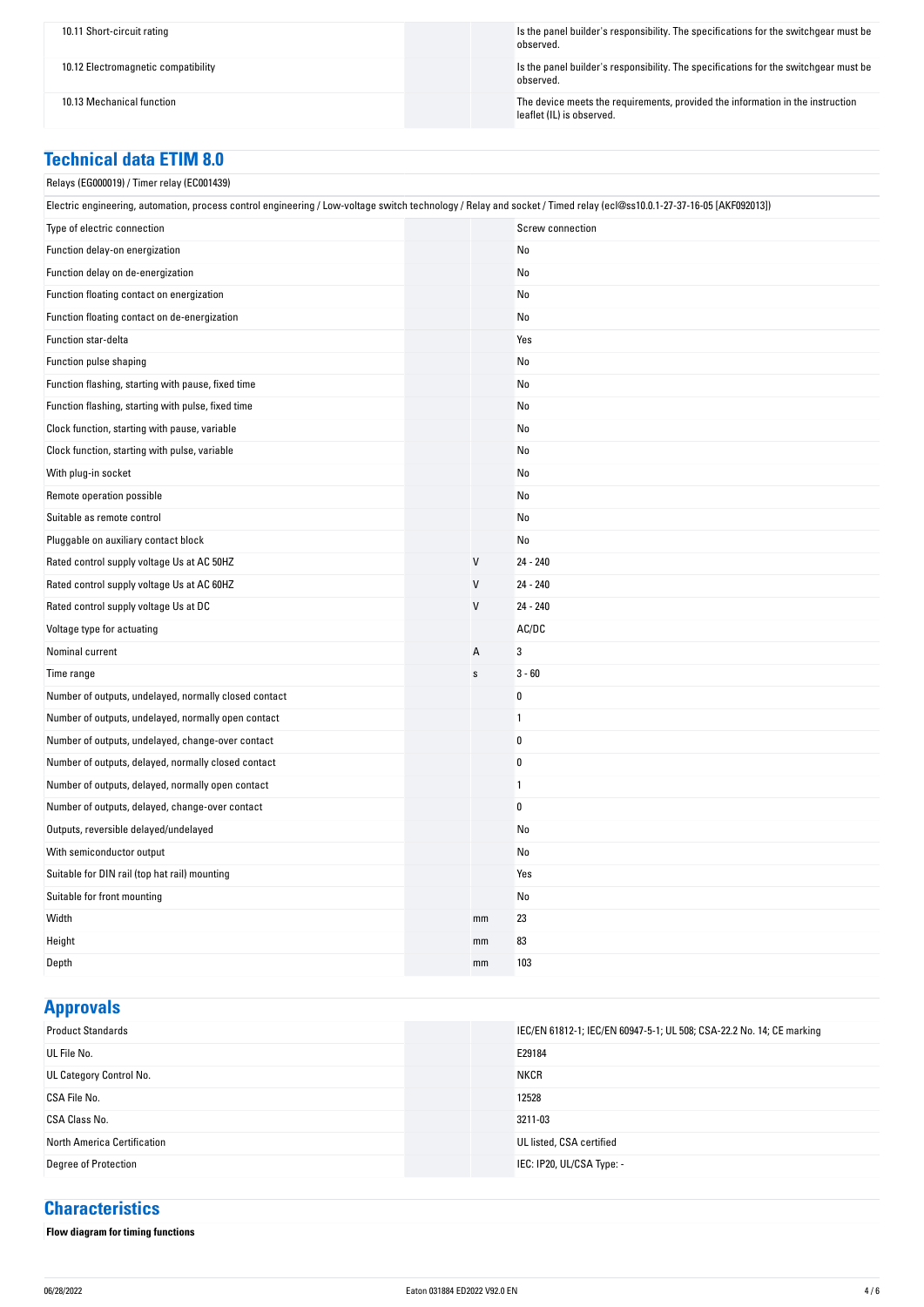

### **Dimensions**